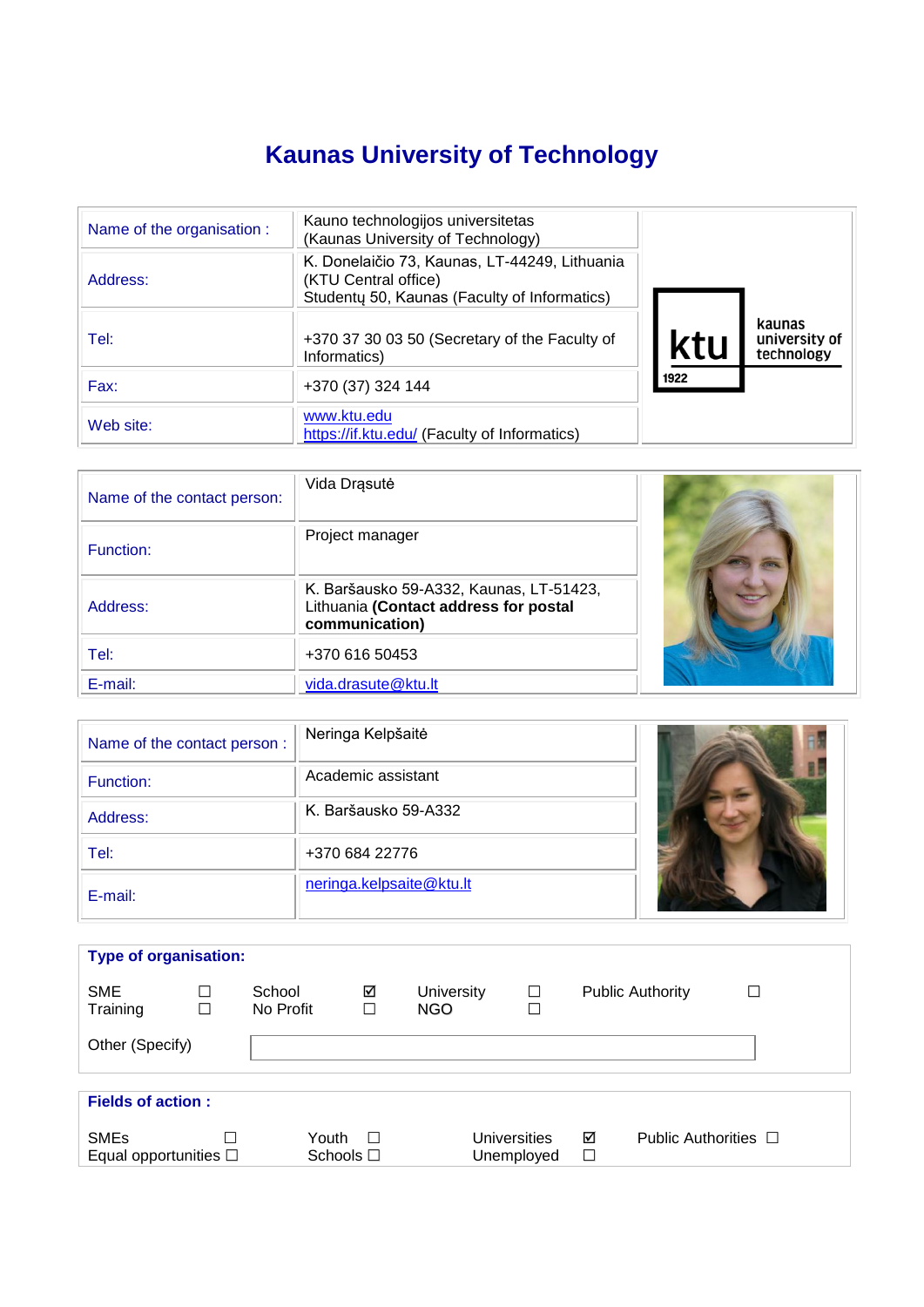## **Description of the organisation**

Kaunas University of Technology (KTU) – the largest technical university in Lithuania, known for its linkages with business, leadership in scientific research, flexible interdisciplinary study programs. KTU is situated in Kaunas, the second largest city of Lithuania, which is a significant centre of industry, transport, science and culture.

KTU Mission is to provide a research-based studies of international level, to create and to transfer knowledge and innovative technologies for sustainable development and innovative growth of the country, to provide an open creative environment that inspires leaders and talented individuals.

There are 9 faculties in KTU, including the Faculty of Informatics. Faculty of Informatics in KTU (KTU IF) has all possibilities to develop studies processes and their quality and accessibility, e-Learning and strong, well developed infrastructure for studies.

The University successfully implements European education programmes and closely collaborates with Lithuanian and foreign industry. University scientists carry out 70 per cent of country's higher education researches for business. Strategic priorities of KTU activities: talented and motivated students, teachers and researchers, a critical mass of world-class teachers, researchers and foreign students, unity of studies and science, close contact with business and industry, interdisciplinary and trans-domain research and studies, international recognition in advanced knowledge and future technologies development and transfer, participation in global knowledge networks, quality of activities and efficient management, inspiring and friendly environment, dissemination of knowledge and values among the society.

## **Experience of the organization in previous European projects**

Our scientists actively participate in different national and international programs, projects, researches, conferences while producing different outputs and presenting publications. We develop more then 15 projects per year in the Faculty of Informatics which involves different departments.

Some of KTU strategic priorities, which meet the project aims are: a considerable number of world-class teachers, researchers and international students; unity of studies and science; interdisciplinary and transdomain research and studies; international recognition in advanced knowledge and future technologies development and transfer; inspiring and friendly environment; dissemination of knowledge and values in the society and others.

The members of the team, who takes care of project activities participated in previous Erasmus+ KA2 project E-learning From nature: The E-Learning From Nature project proposed innovative teaching methodologies to science teachers, enhancing a proactive approach from the students towards the learning of scientific subjects. The students were invited to learn science through nature, relying on a collection of material (information sheets, photos, videos and drawings available in digital format, and also e-lessons) about the flora, the fauna, the natural elements and any other human intervention of scientific interest of a specific environmental area. The connection between the natural elements with school scientific curricular activities and the related basic skills to be acquired was a concern at every step.

#### **Experience and Expertise of the organization in the project's subject area**

One of main research areas in the Faculty of Informatics is e. learning technology creation and efficient applications development, studies improvement processes. Also personnel participates in Studies programs quality evaluation, administration and management. Researchers and academic personnel does research in gamification for teaching process, develops videogames for teaching, works in 3D, augmented reality projects.

One of aims in the University, as well in the faculty is to involve students and teachers from different educational institutions into projects development, analysis stage, as well as in dissemination, valorisation and exploitation processes.

Our scientists actively participate in different national and international programs, projects, researches, conferences while producing different outputs and presenting publications. We develop more than 10 different projects per year in the Faculty of Informatics which involves different departments. Some of KTU strategic priorities, which meet the project aims are: a considerable number of world-class teachers, researchers and international students; unity of studies and science; interdisciplinary and domain research and studies; international recognition in advanced knowledge and future technologies development and transfer; inspiring and friendly environment; dissemination of knowledge and values in the society and others.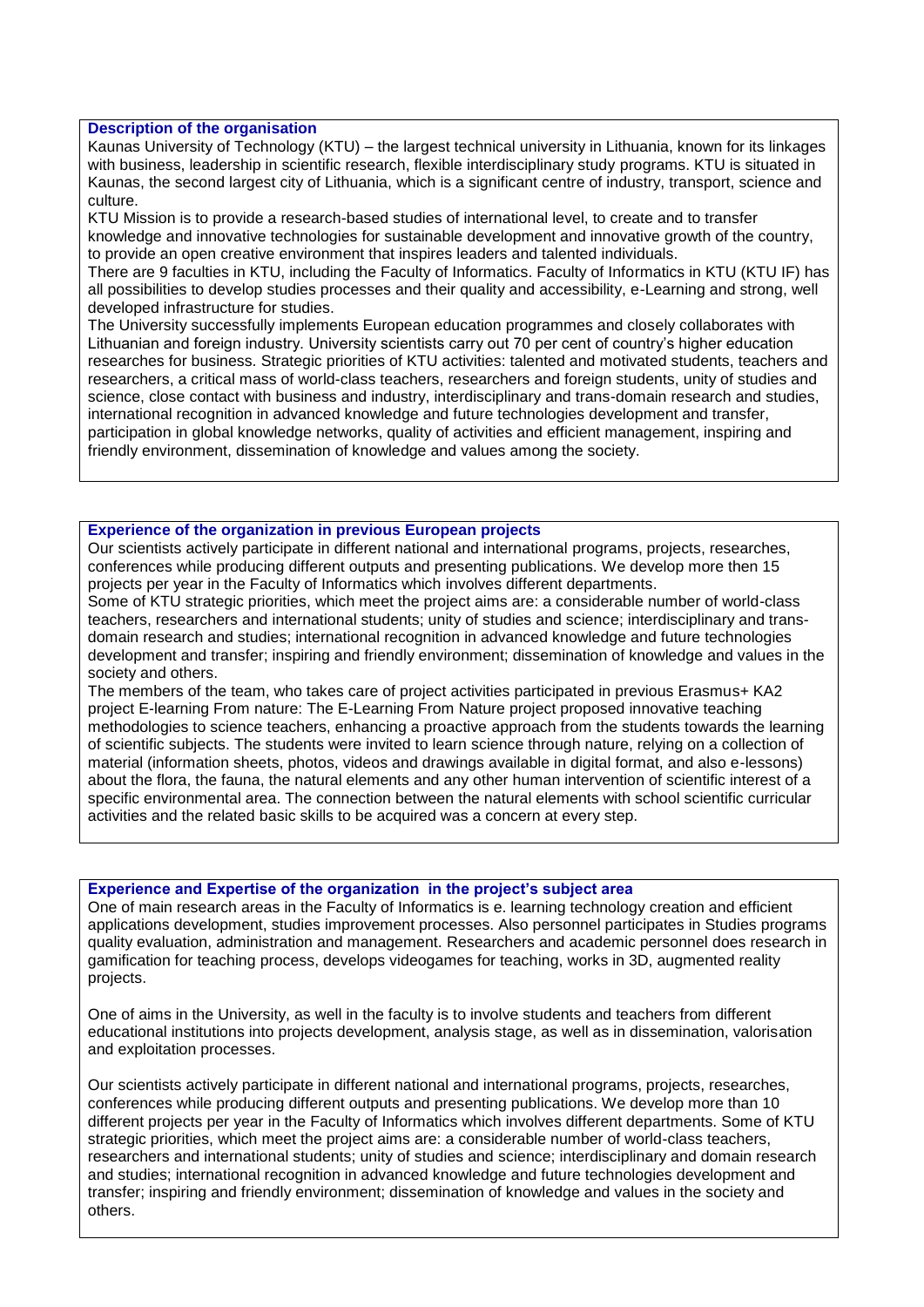One of main research areas in the Faculty of Informatics is e. learning technology creation and efficient applications development, studies improvement processes. Also personnel participates in Studies programs quality evaluation, administration and management. Researchers and academic personnel does research in gamification for teaching process, develops videogames for teaching, works in 3D, augmented reality projects.

Employees which collaborate in MathE project are from 2 faculties (Faculty of Informatics, Faculty of Mathematics and Natural Sciences) including 3 departments in IF: Dean's office (for management), Software Engineering Department, Department of Applied Informatics. Researchers develop streamline scientific research and implementation activities in the area of information and communication technologies, videogames, assessment of studies modules, e-testing platforms, researches, improvements of study processes and blending them with business challenges. One of aims in the University, as well in the faculties, which takes part in MathE project, is to involve students and teachers from different educational institutions into projects development, analysis stage, as well as in dissemination, valorisation and exploitation processes.

# **Contributions that can be provided to the project**

- Local administration of the project activities and finances ensuring correct management, as well fluent collaboration with project coordinating and managing institutions.
- Involvement of associated partners/beneficiaries and other needed institutions of the project and ensuring collaboration with them.
- Participating in research in project area
- Producing needed reports
- Participating in project dissemination, evaluation, quality ensuring activities
- Developing project results

## **Reasons of involvement in the project**

We seek for lecturer's/teachers' information technology skills and knowledge improvement programs. Various European Union funding programs are employed to upgrade teaching facilities and equipment, one of this we expect is MathE project.

We also seek to share our practise and experience with other European institutions.

During the project development years we seek to contribute to Lithuanian national educational priorities, such as:

Lithuania's priorities in the field of education: long-term objectives, direction of changes in the content of curricula and financing priorities are set out in the State Education Strategy 2013–2022:

• Establishment of educational community, where professional teachers and lecturers are reflective, constantly developing and work in a highly effectively manner;

• To develop an educational culture driven by data analysis and selfevaluation, that in turn will ensure effective interaction among stakeholders in education;

• To ensure that learners (pupils, students and young people in general) have the best opportunities to realise their individual potential in full. By ensuring accessibility and long duration of education and equal possibilities to all learners, by providing the effective pedagogical and psychological aid to pupils who experience learning difficulties;

• To establish a system of incentives and equal conditions of lifelong learning opportunities. A system that gives effective aid in choosing a career path or to combine one's choice with the labour market needs.

As well we seek the innovation, proposed by MathE- - Improve Math Skills in Higher Education project as MathE project concentrates on the promotion of the acquisition of Math skills using ICT tools for students and lecturers and other target groups. The need to support and encourage lecturers in using learning technologies in an advanced way in their teaching and to increase digital media literacy is proven. The innovative idea of MathE is the offer, as output, of structured access to a variety of TEL-methods and TELresources in such a way that teachers can effectively find different TEL models, solutions, pedagogical theories and best practice in their classroom. The development of an e-resource kit, where scientific concepts are integrated and validated by lecturers and researchers, will represent a considerable step in mathematics teaching / learning.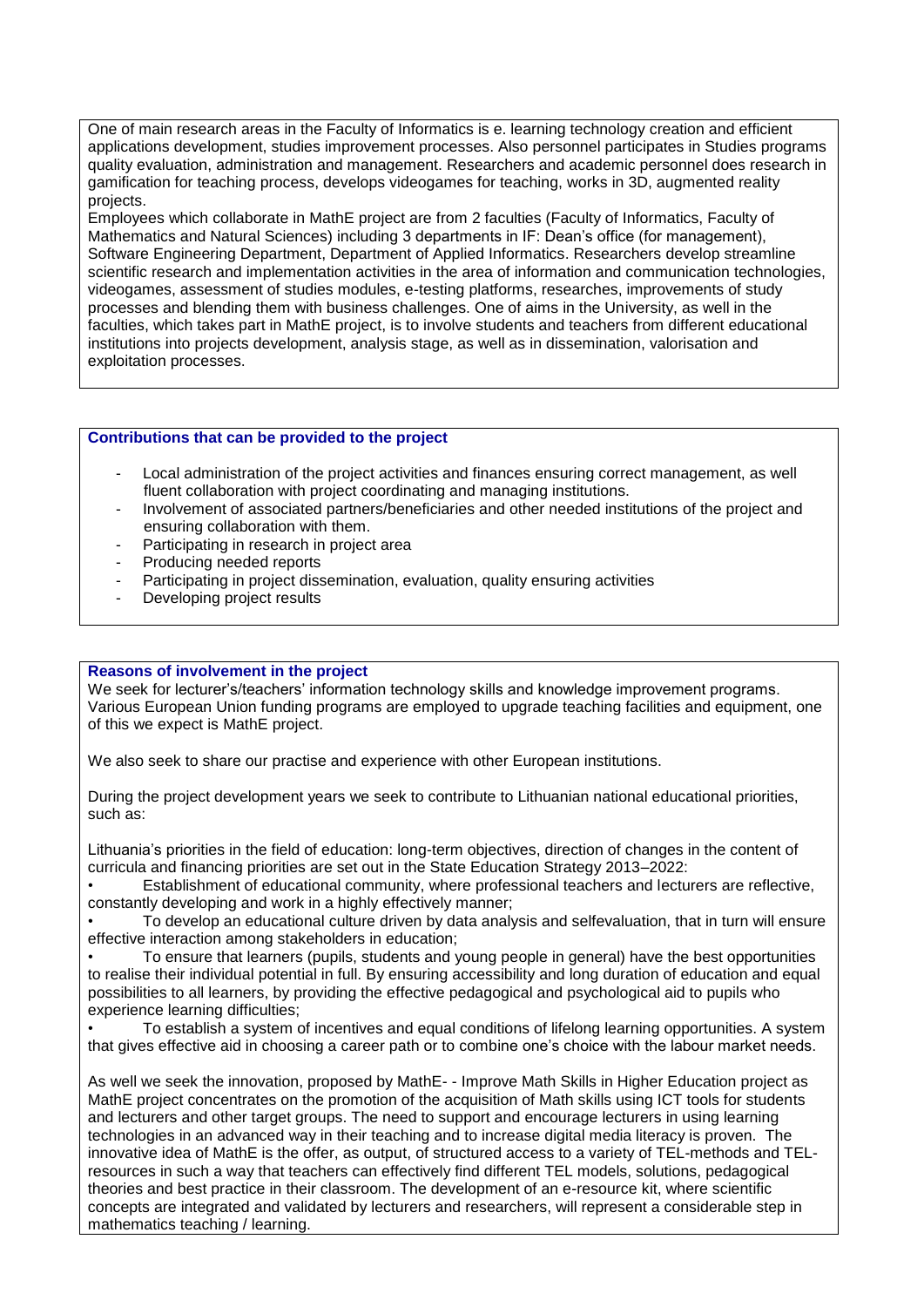These innovative resources will be suitable and freely available for partner institutions and also for other universities and educational organizations.

After the creation of the final results based on international collaboration, best practices and expertise institutions in Lithuania will have possibility to use in our educational workspace.

Lessons will be more attractive and improved.

As well for specialists, researchers, students benefit will feel on rising qualification (to teach and train students on these modernized courses), students will be qualified and trained at the European level standard for technicians, they will have more possibilities to find better job, will have better skills.